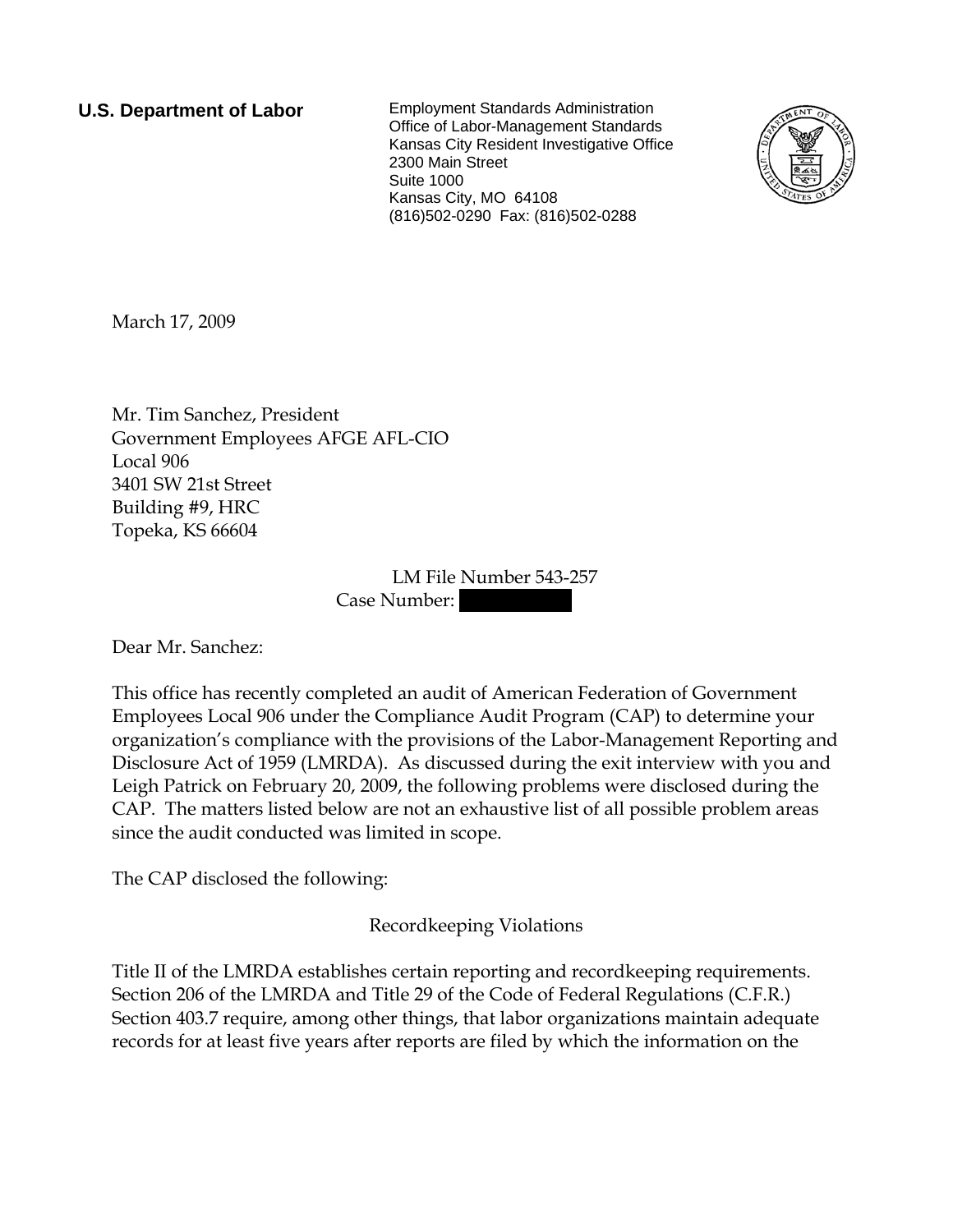Mr. Tim Sanchez March 17, 2009 Page 2 of 5

reports can be verified, explained, and clarified. Pursuant to 29 C.F.R. Section 458.3, this recordkeeping provision of the LMRDA applies to labor organizations subject to

the requirements of the Civil Service Reform Act of 1978 (CSRA) as well. Therefore, as a general rule, labor organizations must retain all records used or received in the course of union business.

For disbursements, this includes not only original bills, invoices, receipts, vouchers, and applicable resolutions, but also documentation showing the nature of the union business requiring the disbursement, the goods or services received, and the identity of the recipient(s) of the goods or services. In most instances, this documentation requirement can be satisfied with a sufficiently descriptive expense receipt or invoice. If an expense receipt is not sufficiently descriptive, a union officer or employee should write a note on it providing the additional information. For money it receives, the labor organization must keep at least one record showing the date, amount, purpose, and source of that money. The labor organization must also retain bank records for all accounts.

The audit of Local 906's 2008 records revealed the following recordkeeping violations:

1. General Reimbursed Expenses

Local 906 did not retain adequate documentation for travel-related expenses incurred by local officers totaling \$616.80. These expenses included several restaurant receipts and travel expenditures. As previously noted above, labor organizations must retain original receipts, bills, and vouchers for all disbursements. The president and treasurer (or corresponding principal officers) of your union, who are required to sign your union's LM report, are responsible for properly maintaining union records.

2. Meal Expenses

Local 906 did not require officers and employees to submit itemized receipts for meal expenses. The union must maintain itemized receipts provided by restaurants to officers and employees. These itemized receipts are necessary to determine if such disbursements are for union business purposes and to sufficiently fulfill the recordkeeping requirement of LMRDA Section 206.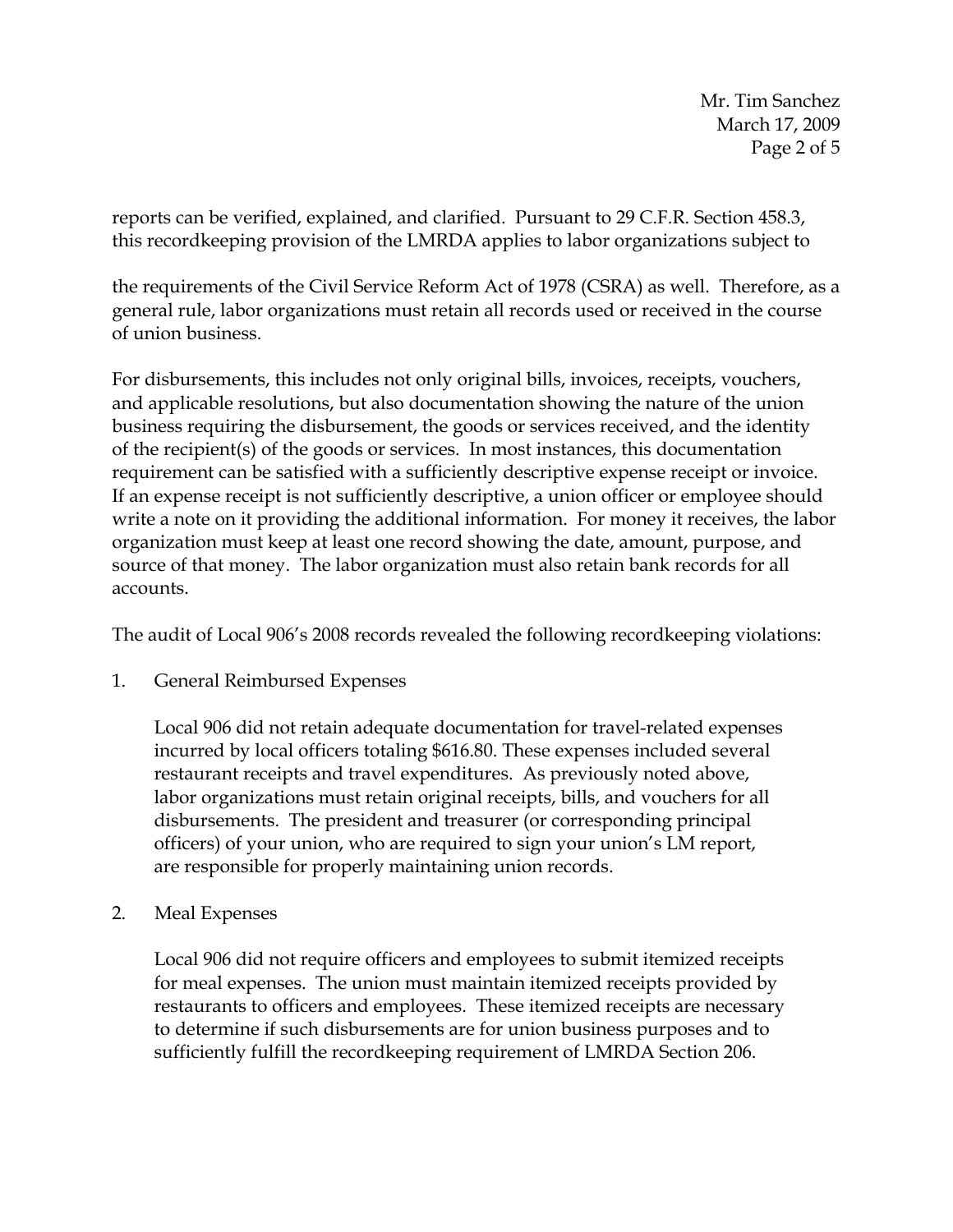Mr. Tim Sanchez March 17, 2009 Page 3 of 5

Local 906 records of meal expenses did not include written explanations of union business conducted or the names and titles of the persons incurring the restaurant charges. Union records of meal expenses must include written explanations of the union business conducted and the full names and titles of all persons who incurred the restaurant charges. Also, the records retained must identify the names of the restaurants where the officers or employees incurred meal expenses.

3. Transaction Dates not Recorded

Entries in Local 906's disbursements and receipts logs do not reflect accurate dates. Union receipt and disbursement records must show the actual dates of receipt and disbursement of funds. The dates are required to verify, explain, or clarify amounts required to be reported in Statement B (Receipts and Disbursements) of the LM-3. The LM-3 instructions for Statement B state that the labor organization must record receipts when it actually receives money and disbursements when it actually pays out money. Failure to record the date money was received or disbursed could result in the union reporting some transactions for a different year than when they were actually made.

4. Lack of Payment Authorization

Local 906 did not maintain records to verify that the \$50.00 payments made for the recruitment of new members were properly authorized. Because these payments are made on a regular basis, the union needs to show that the membership has authorized the purpose and amounts of these disbursements, either through its bylaws or a vote recorded in the local's meeting minutes.

Based on your assurance that Local 906 will retain adequate documentation in the future, OLMS will take no further enforcement action at this time regarding the above violations.

Other Issue

Expense Policy

As I discussed during the exit interview with the local's officers, the audit revealed that Local 906 does not have a clear policy regarding the types of expenses personnel may claim for reimbursement and the types of expenses that may be charged to the local's debit cards. OLMS recommends that unions adopt written guidelines concerning such matters.